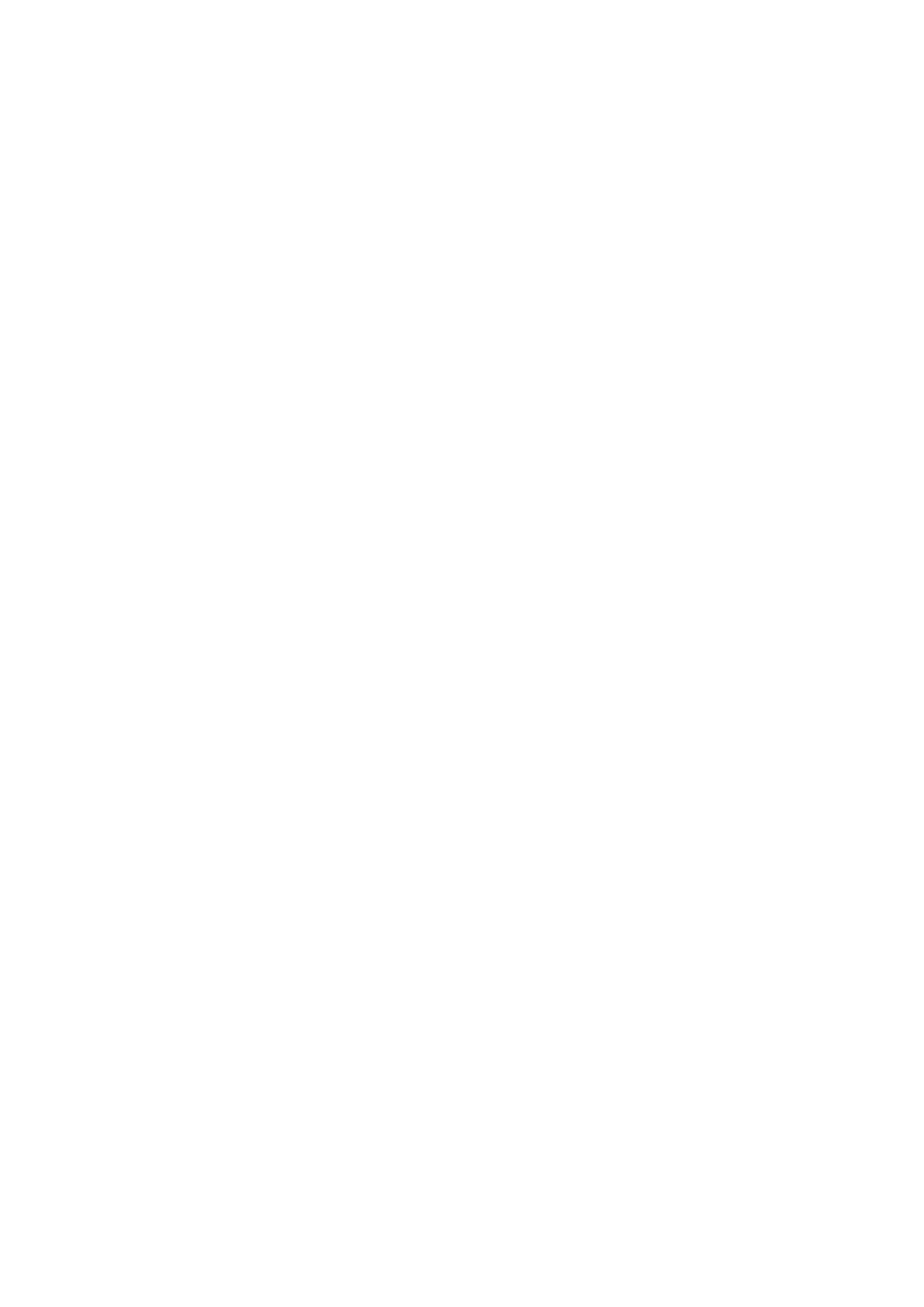**THE FOLLOWING ACCOMPANYING DOCUMENTS ARE ALSO PUBLISHED: Explanatory Notes (SP Bill 34-EN), a Financial Memorandum (SP Bill 34-FM), a Policy Memorandum (SP Bill 34-PM) and statements on legislative competence (SP Bill 34-LC).**

# Vulnerable Witnesses (Criminal Evidence) (Scotland) Bill [AS INTRODUCED]

An Act of the Scottish Parliament to make provision about the use of special measures for the purpose of taking the evidence of child witnesses and other vulnerable witnesses in criminal proceedings; to make provision about the procedure relating to taking evidence by commissioner; to make provision about the procedure for authorisation of standard special measures; and for *5* connected purposes.

#### *Child witnesses*

# **1 Child witnesses in certain solemn cases**

- (1) The Criminal Procedure (Scotland) Act 1995 is amended as follows.
- (2) After section 271B, insert—

#### *10* "**271BZAChild witnesses in certain solemn cases: special measures**

- (1) This section applies where a child witness, other than the accused, is to give evidence at, or for the purposes of, a hearing in relevant criminal proceedings which are—
	- (a) solemn proceedings, and
- *15* (b) in respect of an offence listed in subsection (2).
	- (2) The offences are—
		- (a) murder,
		- (b) culpable homicide,
		- (c) assault to the danger of life,
- *20* (d) abduction,
	- (e) plagium,
	- (f) a sexual offence to which section 288C applies,
	- (g) an offence of human trafficking (see section 1 of the Human Trafficking and Exploitation (Scotland) Act 2015),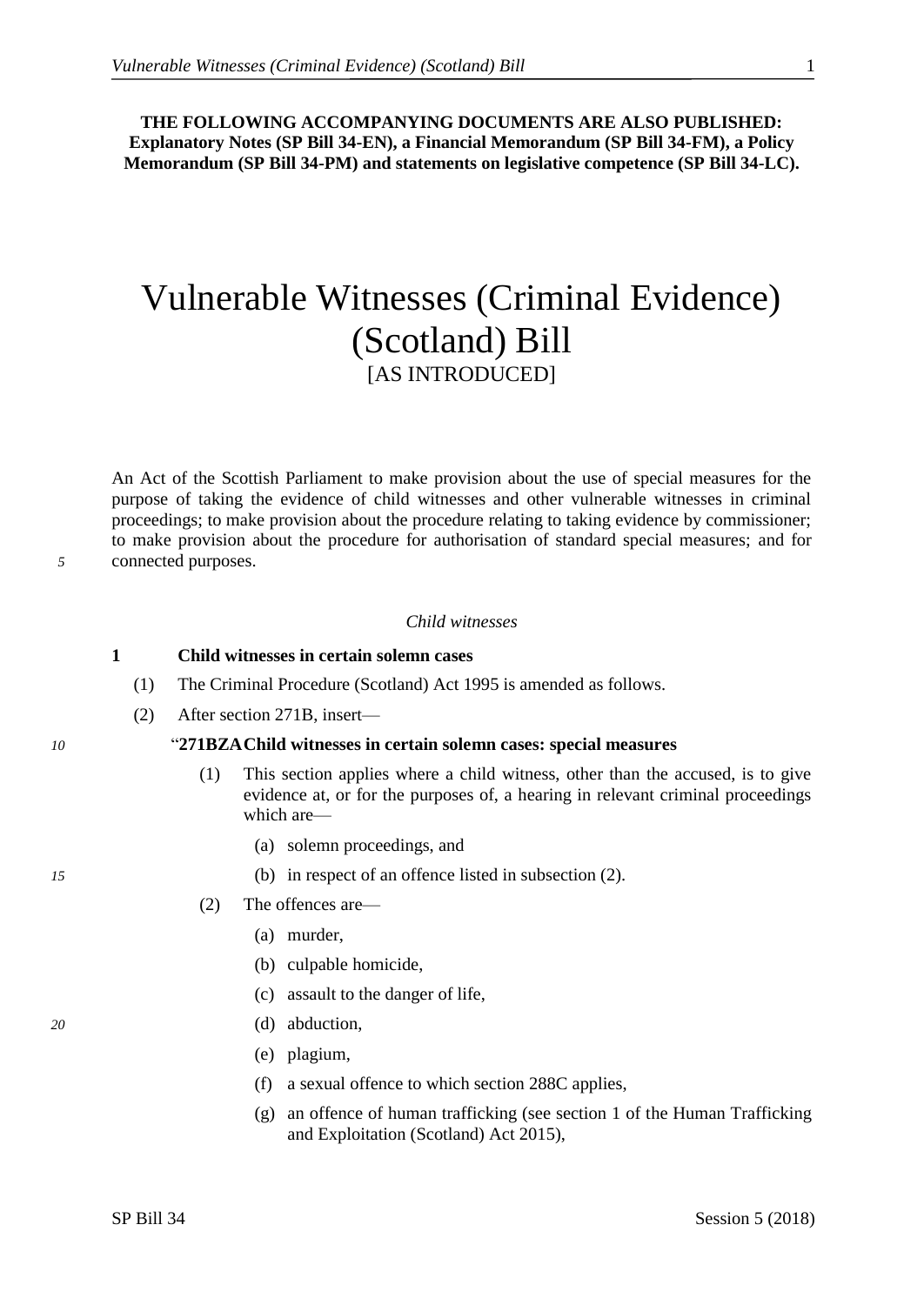- (h) an offence under section 4 of the Human Trafficking and Exploitation (Scotland) Act 2015 (slavery, servitude and forced or compulsory labour),
- (i) an offence under section 1 of the Prohibition of Female Genital *5* Mutilation (Scotland) Act 2005 (offence of female genital mutilation),
	- (j) an offence under section 3 of the Prohibition of Female Genital Mutilation (Scotland) Act 2005 (aiding and abetting female genital mutilation),
- (k) an attempt to commit an offence mentioned in any of paragraphs (a) to *10* (j).
	- (3) The court must enable all of the child witness's evidence to be given in advance of the hearing unless the court is satisfied that an exception is justified under subsection (7) or (8).
- (4) For the purposes of this section, the court enables all of the child witness's *15* evidence to be given in advance of the hearing if—
	- (a) the court makes an order under section 271A which satisfies the following requirements—
- (i) it authorises the use of one or both of the special measures listed in subsection (5) for the purpose of taking all of the child witness's *20* evidence,
	- (ii) it does not authorise the use of an incompatible special measure for the purpose of taking any of the child witness's evidence, and
	- (iii) it does not authorise the giving of any of the child witness's evidence without the benefit of any special measure, and
- *25* (b) the court, if it commences a review under section 271D before the hearing has commenced, does not make an order under that section which—
	- (i) revokes the order made under section 271A, or
- (ii) varies it in such a way that it no longer satisfies the requirements *30* set out in paragraph (a)(i), (ii) and (iii).
	- (5) The special measures mentioned in subsection  $(4)(a)(i)$  are—
		- (a) taking of evidence by a commissioner in accordance with section 271I,
		- (b) giving evidence in chief in the form of a prior statement in accordance with section 271M.
- *35* (6) In this section, "incompatible special measure" means a special measure which is capable of being used only if the child witness gives evidence at the hearing (whether or not its use would require the child witness to be present in the courtroom).
	- (7) An exception is justified if—
- *40* (a) the giving of all of the child witness's evidence in advance of the hearing would give rise to a significant risk of prejudice to the fairness of the hearing or otherwise to the interests of justice, and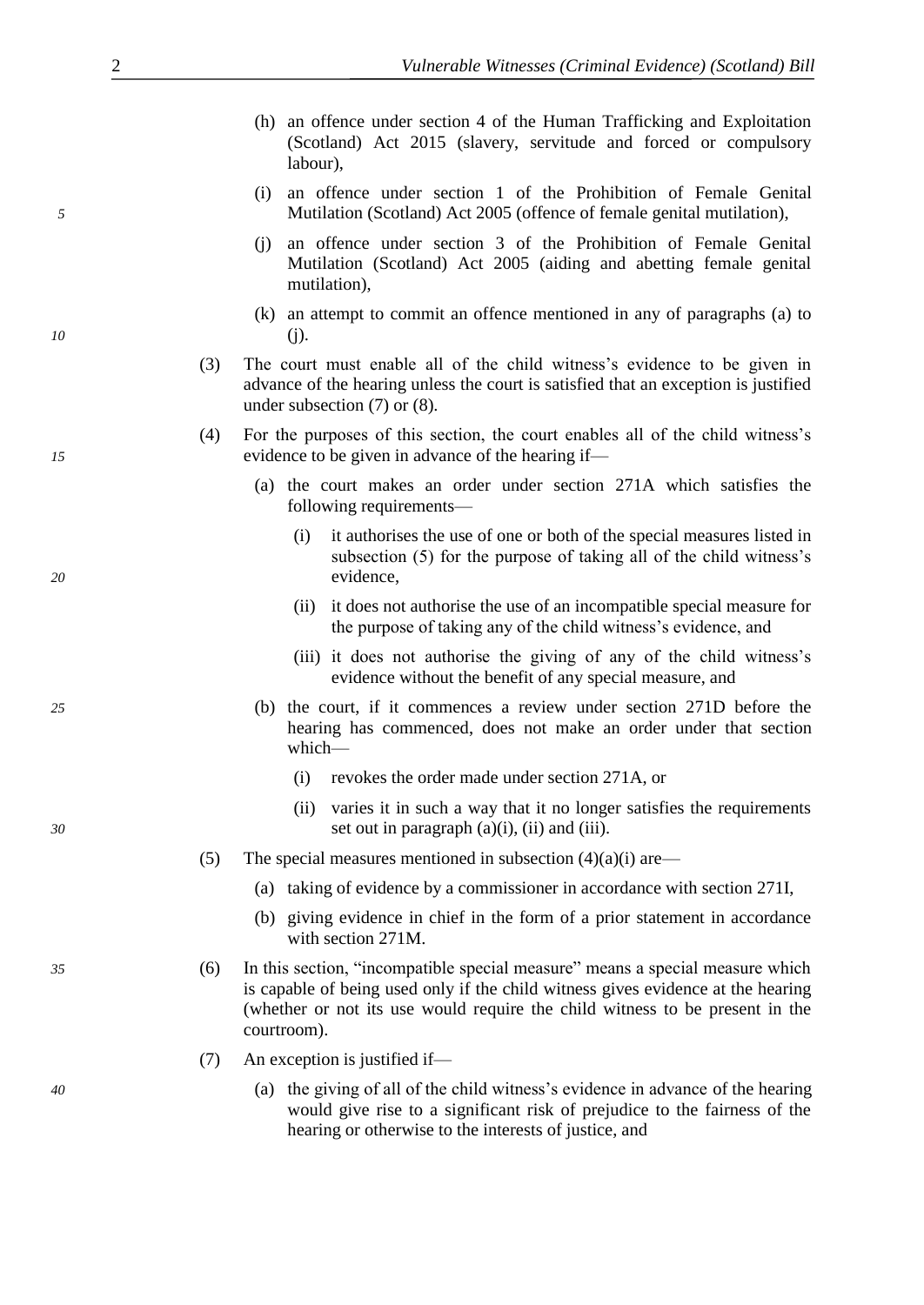- (b) that risk significantly outweighs any risk of prejudice to the interests of the child witness if the child witness were to give evidence at the hearing.
- (8) An exception is justified if—
- *5* (a) the child witness is aged 12 or over on the date of commencement of the proceedings in which the hearing is being or is to be held,
	- (b) the child witness expresses a wish to give evidence at the hearing, and
	- (c) it would be in the child witness's best interests to give evidence at the hearing.
- *10* (9) The Scottish Ministers may by regulations—
	- (a) modify subsection (2),
	- (b) remove the condition set out in subsection  $(1)(b)$  and the list of offences in subsection (2).
	- (10) Regulations under subsection (9) are subject to the affirmative procedure.

# *15* **271BZB Child witnesses in certain solemn cases: modifications of section 271A**

- (1) In a case to which section 271BZA applies, section 271A applies with the following modifications.
- (2) References to a standard special measure are to be read as references to any of the following special measures (and subsection (14) is to be read *20* accordingly)—
	- (a) taking of evidence by a commissioner in accordance with section 271I,
	- (b) use of a supporter in accordance with section 271L,
	- (c) giving evidence in chief in the form of a prior statement in accordance with section 271M.
- *25* (3) Section 271A(2) has effect as if—
	- (a) the words "Subject to section 271AA," were omitted,
	- (b) the words "or a deemed vulnerable witness" were omitted.
	- (4) Section 271A has effect as if the following subsection were inserted after subsection (2)—
- *30* "(2A)A vulnerable witness notice must—
	- (a) state that section 271BZA applies, and
	- (b) explain why the party considers that an exception is justified under section 271BZA(7) or (8) if the notice—
- (i) does not specify one or both of the special measures listed in *35* section 271BZA(5) for the purpose of taking all of the child witness's evidence,
	- (ii) specifies an incompatible special measure (as defined in section 271BZA(6)) for the purpose of taking any of the child witness's evidence, or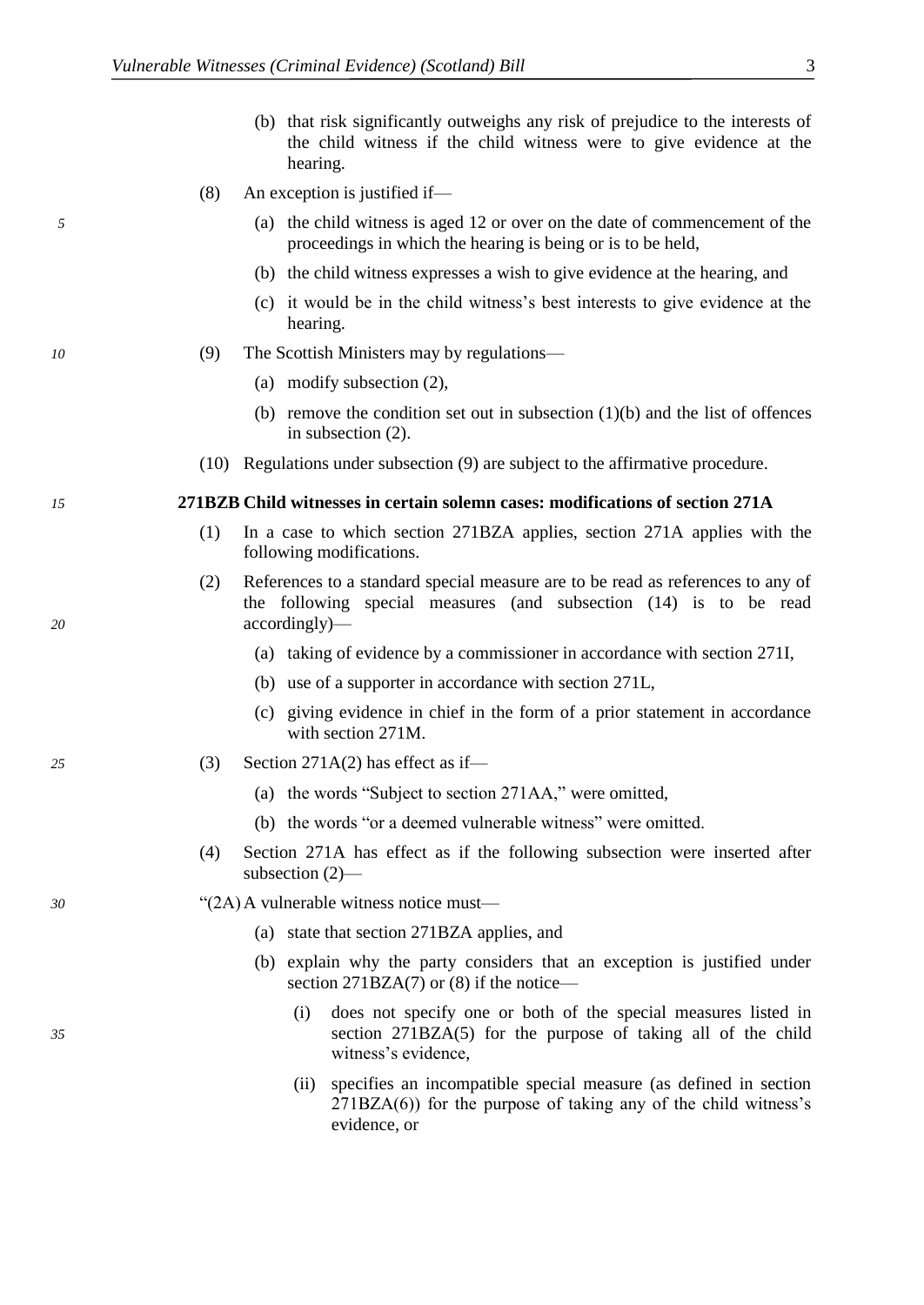- (iii) states that the party considers that the child witness should give any of the child witness's evidence without the benefit of any special measure.".
- (5) Section 271A has effect as if the following subsections were inserted after *5* subsection (10)—
	- "(10A) Subsections  $(5)$ ,  $(9)$  and  $(10)$  are subject to subsections  $(10B)$  to  $(10F)$ .
- (10B)Where the court is considering a notice in accordance with subsection (5) and the notice does not specify one or both of the special measures mentioned in section 271BZA(5) for the purpose of taking all of the child witness's *10* evidence, the court may nonetheless make an order which has the effect of authorising the use of one or both of those special measures for that purpose.
	- (10C)Unless the court is satisfied that an exception is justified under section 271BZA(7) or (8), an order made by the court under this section—
- (a) must authorise the use of one or more of the special measures mentioned *15* in section 271BZA(5) for the purpose of taking all of the child witness's evidence,
	- (b) must not authorise the use of an incompatible special measure (as defined in section 271BZA(6)) for the purpose of taking any of the child witness's evidence, and
- *20* (c) must not authorise the giving of any of the child witness's evidence without the benefit of any special measure.
- (10D)Even if the court is satisfied that an exception is justified under section 271BZA(7) or (8), an order made by the court under this section must not have the effect of requiring the child witness to be present in the courtroom to *25* give evidence unless the court is satisfied that subsection (10E) or (10F) applies.
	- (10E) This subsection applies if—
- (a) the giving of evidence by the child witness in some way other than by being present in the courtroom for that purpose would give rise to a *30* significant risk of prejudice to the fairness of the hearing or otherwise to the interests of justice, and
	- (b) that risk significantly outweighs any risk of prejudice to the interests of the child witness if the child witness were to be present in the courtroom to give evidence.
- *35* (10F) This subsection applies if—
	- (a) the child witness is aged 12 or over on the date of commencement of the proceedings in which the hearing is being held or is to be held,
	- (b) the child witness expresses a wish to be present in the courtroom to give evidence, and
- *40* (c) it would be in the child witness's best interests to be present in the courtroom to give evidence.".

## **271BZC Child witnesses in certain solemn cases: modifications of section 271D**

(1) In a case to which section 271BZA applies, section 271D applies with the following modifications.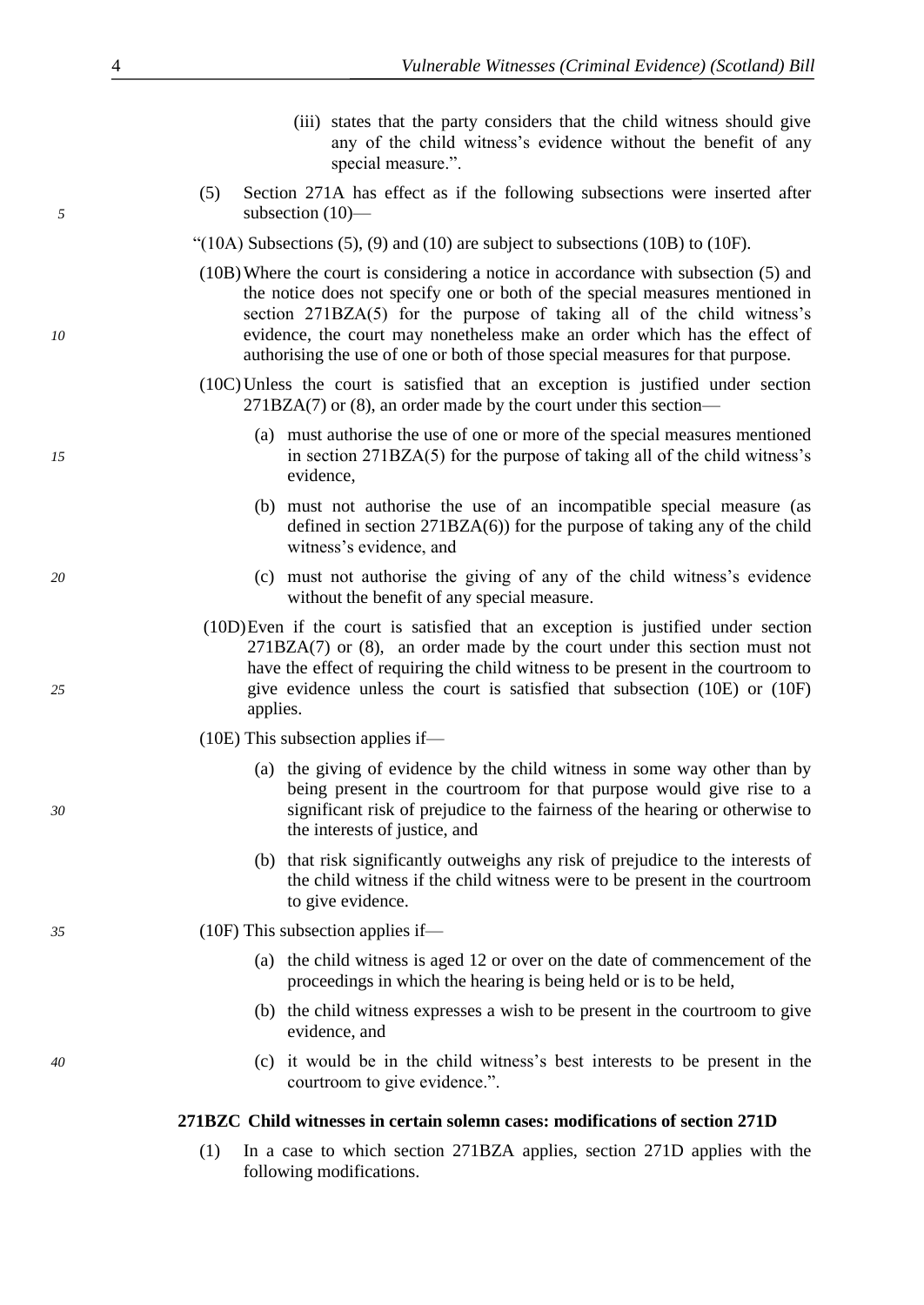- (2) Section 271D has effect as if—
	- (a) subsections (3A) to (3C) were omitted, and
	- (b) the following subsections were inserted after subsection (4A)—
- "(4B) Subsections (2) to (4) are subject to subsections (4C) to (4F).
- *5* (4C) Unless the hearing has already commenced when the court commences its review or the court is satisfied that an exception is justified under section  $271BZA(7)$  or (8), an order made by the court under this section must not—
	- (a) revoke the earlier order, or
- (b) vary it in such a way that it no longer satisfies the requirements set out in *10* section 271BZA(4)(a)(i), (ii) and (iii).
- (4D) Even if the hearing has already commenced when the court commences its review or the court is satisfied that an exception is justified under section 271BZA(7) or (8), an order made under this section must not have the effect of requiring the child witness to be present in the courtroom to give evidence *15* unless the court is satisfied that subsection (4E) or (4F) applies.
	- (4E) This subsection applies if—
- (a) the giving of evidence by the child witness in some way other than by being present in the courtroom for that purpose would give rise to a significant risk of prejudice to the fairness of the hearing or otherwise to *20* the interests of justice, and
	- (b) that risk significantly outweighs any risk of prejudice to the interests of the child witness if the child witness were to be present in the courtroom to give evidence.
	- (4F) This subsection applies if—
- *25* (a) the child witness is aged 12 or over on the date of commencement of the proceedings in which the hearing is being held or is to be held,
	- (b) the child witness expresses a wish to be present in the courtroom to give evidence, and
- (c) it would be in the child witness's best interests to be present in the *30* courtroom to give evidence.".

**2 Child witnesses under the age of 12**

- (1) The Criminal Procedure (Scotland) Act 1995 is amended as follows.
- (2) In section 271B—
	- (a) after subsection (4), insert—
- *35* "(4A) Where the court is required to make an order having the effect mentioned in subsection (4), an order made by the court under section  $271A(5)(a)$  may authorise the use of a special measure or measures other than those specified in the vulnerable witness notice if that would result in the order having the effect mentioned in subsection (4).",
- *40* (b) after subsection (6), insert—
	- "(7) This section does not apply in a case to which section 271BZA applies.".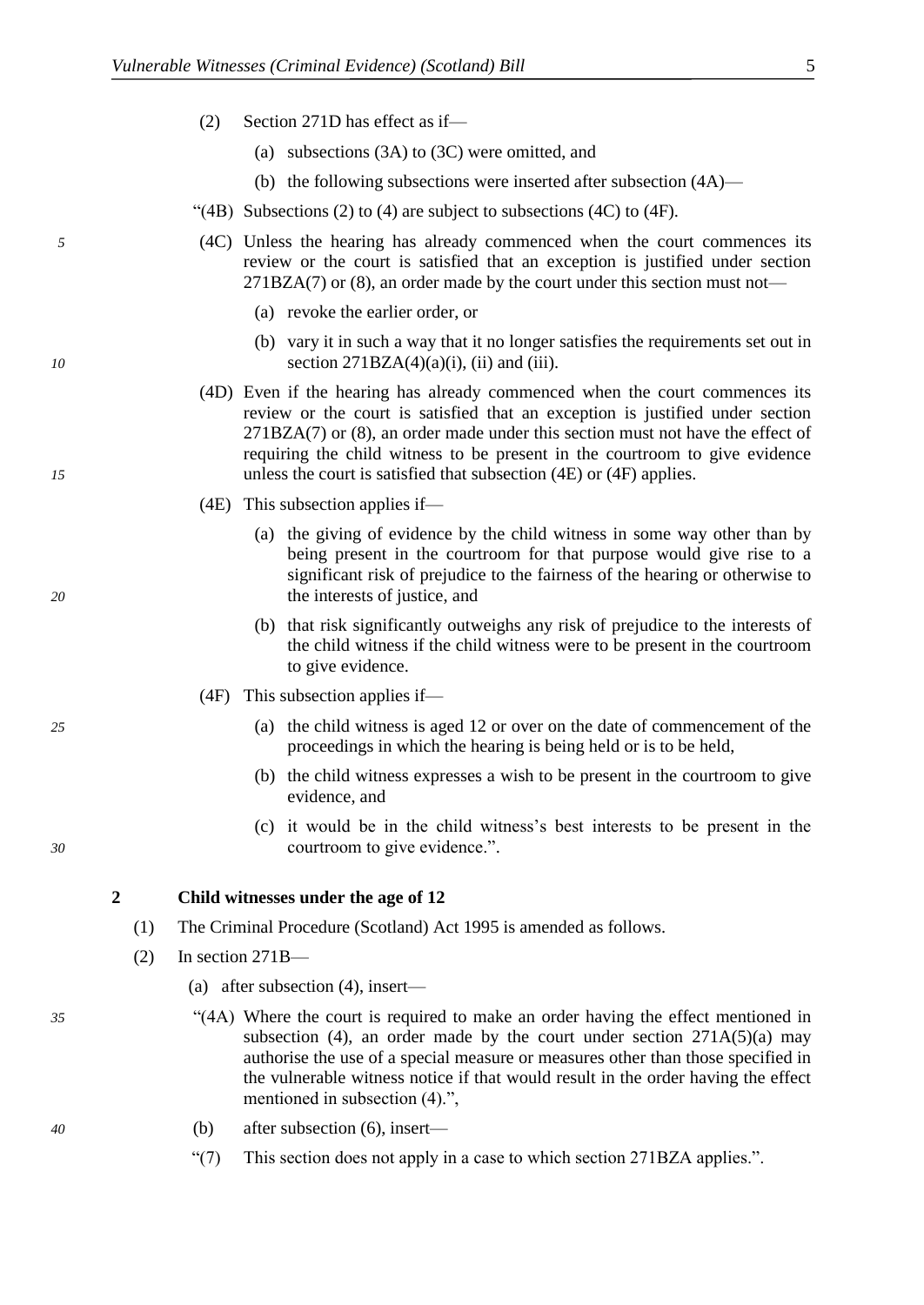| (3) | In section 271A- |  |
|-----|------------------|--|
|-----|------------------|--|

- (a) in subsection (9), for "At" substitute "Subject to section 271B, at",
- (b) in subsection (10), for "The court" substitute "Subject to section 271B, the court".

## *Deemed vulnerable witnesses*

*5* **3 Deemed vulnerable witnesses in certain solemn cases**

- (1) The Criminal Procedure (Scotland) Act 1995 is amended as follows.
- (2) After section 271BZC, insert—

#### "**271BZD Power to apply section 271BZA to deemed vulnerable witnesses**

- (1) The Scottish Ministers may by regulations extend the application of section *10* 271BZA so that it also applies where a deemed vulnerable witness who is not a child witness is to give evidence at, or for the purposes of, a hearing in relevant criminal proceedings which are solemn proceedings.
	- (2) Regulations under subsection (1) may, in particular—
- (a) make different provision for different descriptions of deemed vulnerable *15* witness, including, in particular, provision to extend the application of section 271BZA only in cases involving specified descriptions of deemed vulnerable witness,
- (b) make such provision as the Scottish Ministers consider necessary or expedient in connection with the extension of the application of section *20* 271BZA, including, in particular, provision to apply section 271BZA subject to specified modifications,
	- (c) make different provision for different courts or descriptions of court,
	- (d) make different provision for other different purposes,
- (e) make such incidental, supplementary, consequential, transitional, *25* transitory or saving provision as the Scottish Ministers consider necessary or expedient,
	- (f) modify any enactment (including this Act).
	- (3) In this section—

"specified" means specified in the regulations,

*30* "descriptions of deemed vulnerable witness" may include, in particular, descriptions relating to the specific offences or types of offences that are alleged to have been committed against the deemed vulnerable witness.

(4) Regulations under subsection (1) are subject to the affirmative procedure.".

*35 Review of arrangements for taking evidence*

**4 Review of arrangements for vulnerable witnesses**

(1) The Criminal Procedure (Scotland) Act 1995 is amended as follows.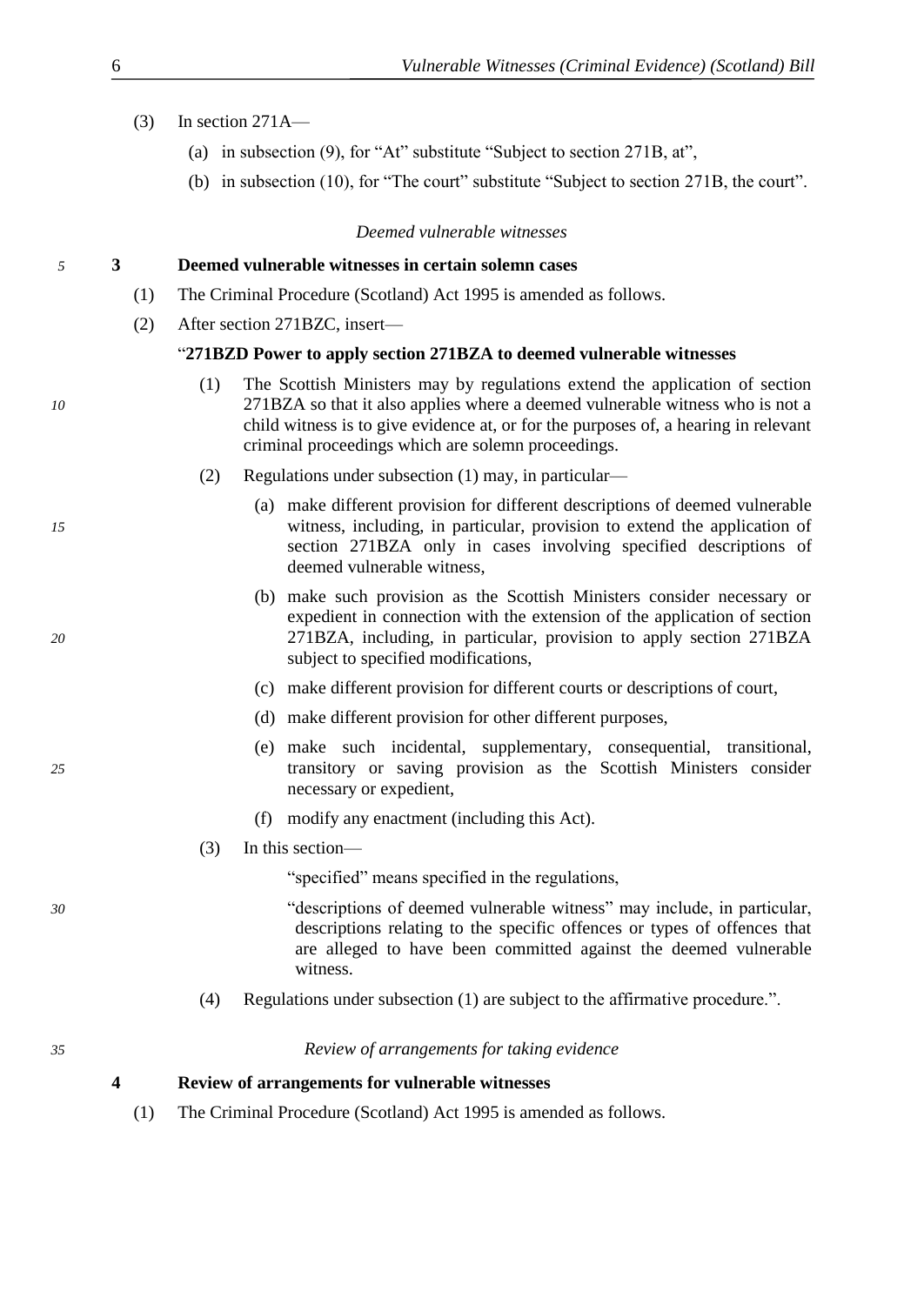- (2) In section 271D, after subsection (3), insert—
- "(3A) If an earlier order has the effect of enabling all of the witness's evidence to be given in advance of the hearing, the court may not make an order under subsection  $(2)(a)$  varying the earlier order in such a way that it no longer has *5* that effect.
	- (3B) However, the court may vary the earlier order in the way mentioned in subsection (3A) if the hearing has already commenced when the court commences its review or if the court is satisfied—
- (a) where the witness has expressed a wish to give evidence at the hearing, *10* that it is appropriate for the witness to do so, or
	- (b) in any other case, that—
		- (i) if the court does not vary the earlier order in that way, there would be a significant risk of prejudice to the fairness of the hearing or otherwise to the interests of justice, and
- *15* (ii) that risk significantly outweighs any risk of prejudice to the interests of the witness if the court were not to vary the earlier order in that way.
	- (3C) For the purposes of this section, an order has the effect of enabling all of the witness's evidence to be given in advance of the hearing if—
- *20* (a) it authorises the use of one or both of these special measures for the purpose of taking all of the witness's evidence—
	- (i) taking of evidence by a commissioner in accordance with section 271I,
- (ii) giving evidence in chief in the form of a prior statement in *25* accordance with section 271M,
	- (b) it does not authorise the use of a special measure which is capable of being used only if the witness gives evidence at the hearing (whether or not its use would require the witness to be present in the courtroom), and
- (c) it does not authorise the giving of any of the witness's evidence without *30* the benefit of any special measure.".

*Taking evidence by commissioner*

**5 Taking evidence by commissioner**

- (1) The Criminal Procedure (Scotland) Act 1995 is amended as follows.
- (2) In section 271I, after subsection (1), insert—
- *35* "(1ZA) A court which appoints a commissioner under subsection (1) must—
	- (a) fix a date for the proceedings before the commissioner, and
	- (b) fix a date for a hearing (to be known as a "ground rules hearing") for the purpose of preparing for the proceedings.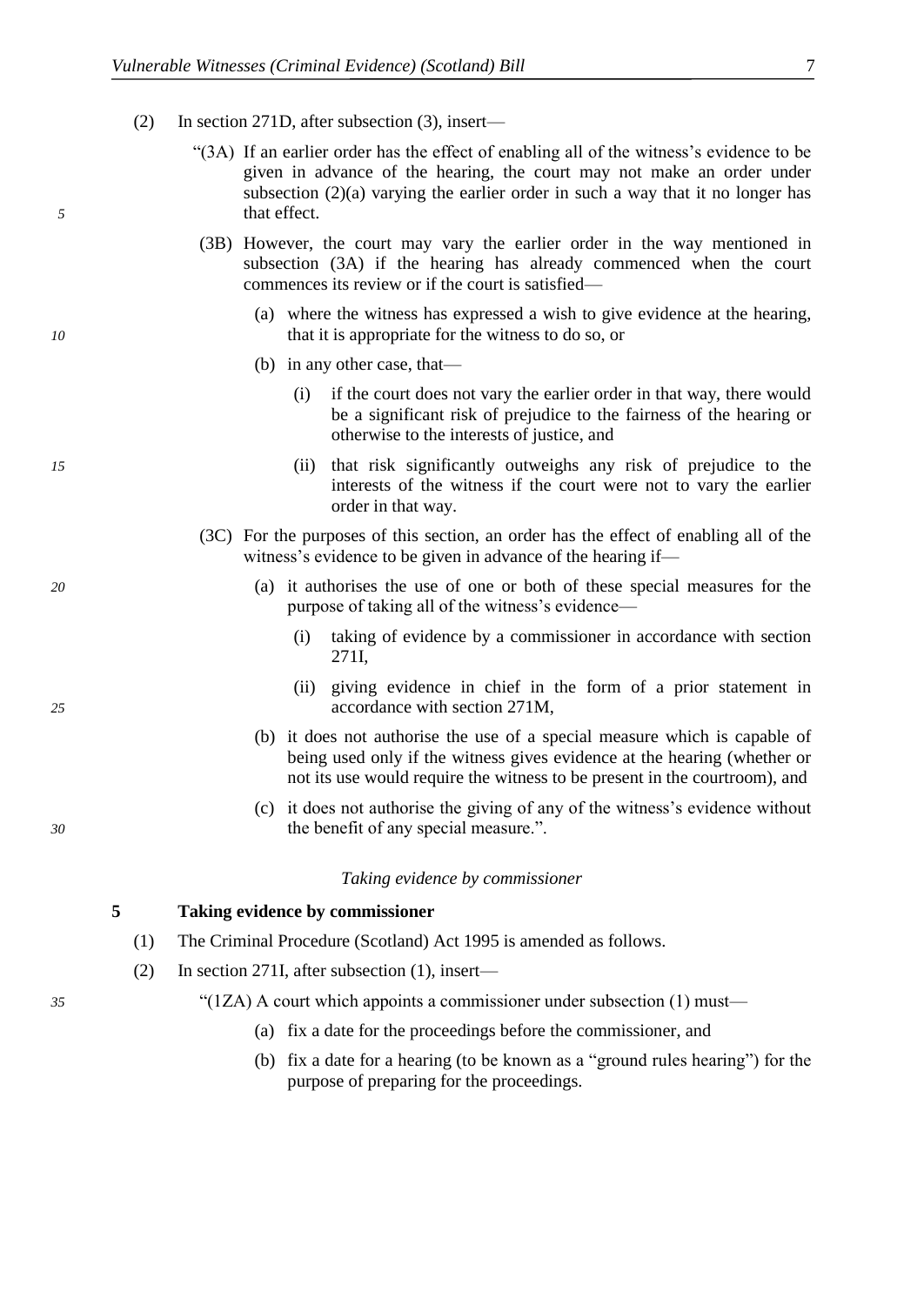#### (1ZB) The ground rules hearing is to be presided over by—

- (a) a judge or sheriff if—
- (i) the court directs that the ground rules hearing be conjoined with another hearing or diet that is to be held before the date of the *5* proceedings to which the ground rules hearing relates and that hearing or diet is presided over by a judge or sheriff, or
	- (ii) it is not reasonably practicable for the ground rules hearing to be presided over by the commissioner appointed to preside over the proceedings to which the ground rules hearing relates, or
- *10* (b) in any other case, the commissioner appointed to preside over the proceedings to which the ground rules hearing relates.
- (1ZC) In cases where a judge or sheriff presides over a ground rules hearing in accordance with subsection (1ZB), references to the commissioner in subsection (1ZD) are to be read as references to the judge or, as the case may *15* be, sheriff.
	- (1ZD) The commissioner presiding over a ground rules hearing must—
		- (a) ascertain the length of time the parties expect to take for examination-inchief and cross-examination, including any breaks that may be required,
- (b) to the extent that the commissioner considers it appropriate to do so, *20* decide on the form and wording of the questions that are to be asked of the vulnerable witness,
	- (c) if the commissioner considers it appropriate to do so, authorise the use of a supporter at the proceedings, in accordance with section 271L,
- (d) if the commissioner considers that there are steps that could reasonably *25* be taken to enable the vulnerable witness to participate more effectively in the proceedings, direct that those steps be taken,
	- (e) subject to section 72(8) which applies in relation to the commissioner as it applies in relation to the court, dispose of any application that—
		- (i) has been made under section 275(1) or 288F(2), and
- *30* (ii) has not yet been disposed of by the court,
	- (f) consider whether the proceedings should take place on the date fixed by the court and postpone the proceedings if the commissioner considers that it is in the interests of justice to do so having regard to all the circumstances, including—
- *35* (i) whether the parties are likely to be ready for the proceedings to take place on the date fixed by the court and if not, the reasons for that,
	- (ii) any views expressed by the parties on whether the proceedings should be postponed, and
- *40* (iii) whether postponement is in the interests of the vulnerable witness, and
	- (g) consider and, if appropriate, make a decision on, any other matter that the commissioner considers could be usefully dealt with before the proceedings take place.".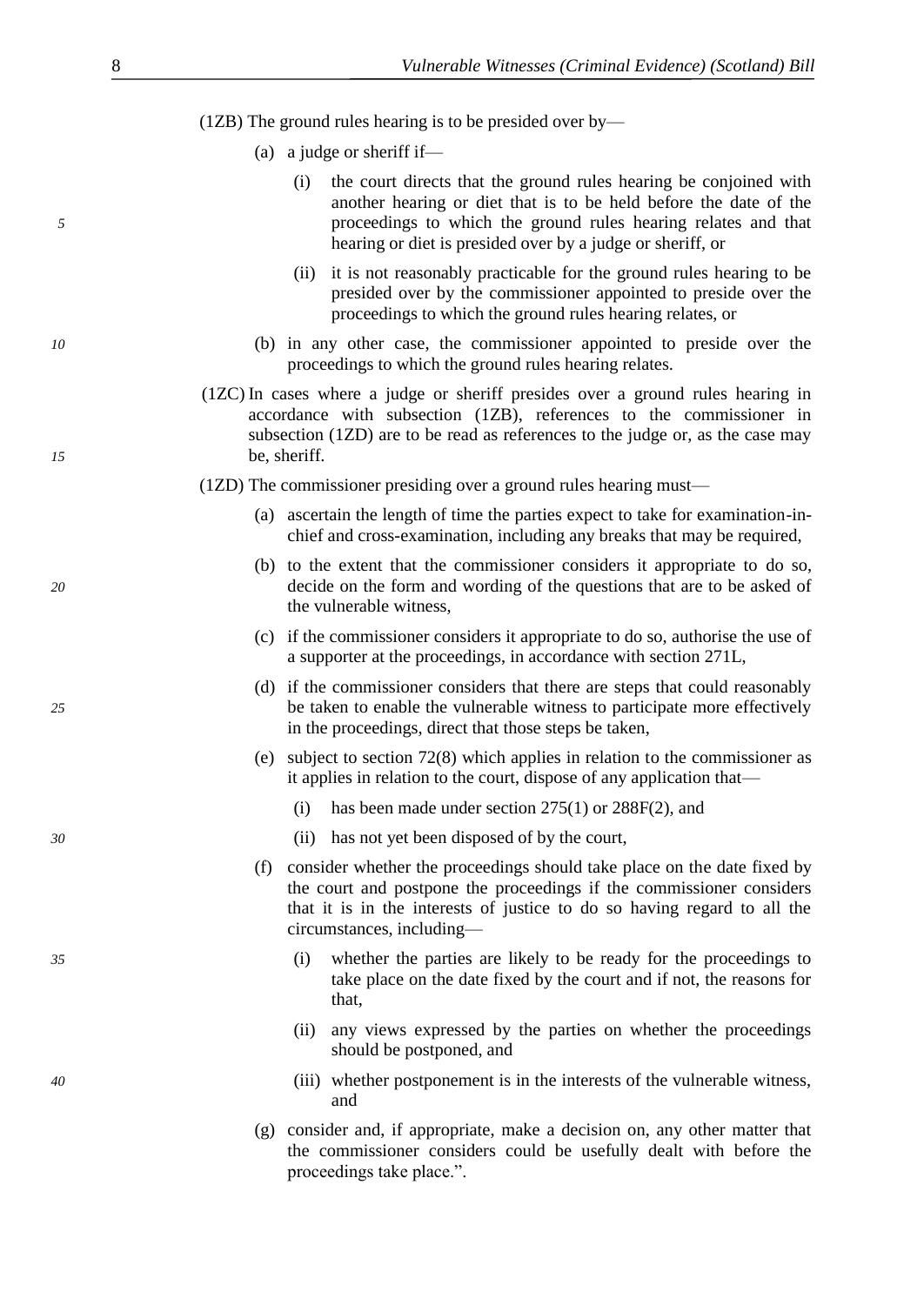- (3) In section 271I(1A), after "proceedings", in the second place where it occurs, insert "or it was so directed at the ground rules hearing".
- (4) In section 271I, after subsection (4), insert—
- "(4A) It is not necessary (in solemn cases) for an indictment to have been served *5* before—
	- (a) a party may lodge a vulnerable witness notice which specifies the special measure of taking evidence by commissioner as the special measure or one of the special measures which the party considers to be the most appropriate for the purpose of taking the witness's evidence,
- *10* (b) a court may make an order authorising the use of the special measure of taking evidence by commissioner, whether on its own or in combination with any other special measure specified in the same vulnerable witness notice,
	- (c) a court may appoint a commissioner under subsection (1), or
- *15* (d) proceedings may take place before a commissioner appointed under subsection  $(1)$ .".
	- (5) In section 271I(8)(a), after "trial" insert "which the court (when it appoints the commissioner) expects will be".
	- (6) In section 271, in subsection  $(3)$ —
- *20* (a) for "above and section 271B(1)(b) below" substitute ", section 271B(1)(b) and sections 271BZA to 271BZC",
	- (b) for "commenced" substitute "commenced—
- (a) where it is relevant to a court's consideration of whether to authorise the use of the special measure of taking evidence by commissioner (on its own or in *25* combination with any other special measure) and the accused has appeared on petition, on the date when the accused appeared on petition, or
	- (b) in any other case, on the date".
	- (7) In section 72(6)(b)(iii), after "hearing" insert "(to the extent that the application has not already been disposed of)".
- *30* (8) In section 271D, after subsection (6), insert—
	- "(6A) In this section, "court" includes a commissioner appointed under section  $271I(1)$ .".

#### *Notification procedure for standard special measures*

### **6 Using only standard special measures**

- *35* (1) The Criminal Procedure (Scotland) Act 1995 is amended as follows.
	- (2) After section 271A, insert—

#### "**271AA Using only standard special measures**

- (1) This section applies where—
- (a) a child witness or a deemed vulnerable witness is to give evidence at, or *40* for the purposes of, a hearing in relevant criminal proceedings, and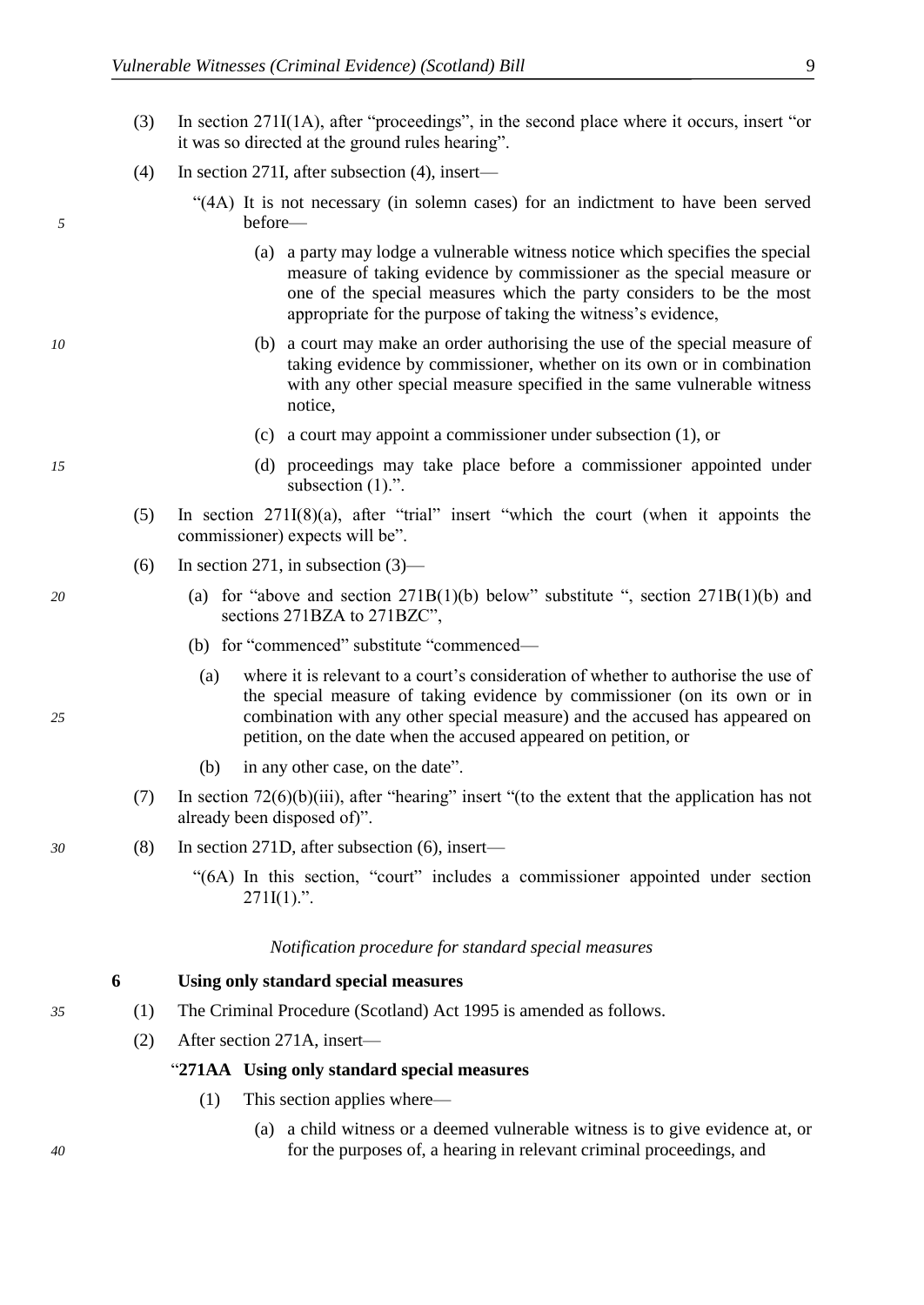- (b) the party citing or intending to cite the witness considers that it is most appropriate for the witness to give evidence with the benefit of—
	- (i) one or more standard special measures, and
	- (ii) no other special measure.
- *5* (2) The party must, by the required time, lodge with the clerk of court a notice specifying—
	- (a) the standard special measure or measures that the party considers to be the most appropriate for the purpose of taking the witness's evidence,
	- (b) whether the witness is a child witness or a deemed vulnerable witness,
- *10* (c) if the witness is a child witness, the witness's age, and
	- (d) such other information as may be prescribed by Act of Adjournal.
	- (3) The party lodging a notice with the clerk of court under subsection (2) must, at the same time, intimate the notice to the other parties to the proceedings.
- (4) If the party lodges a notice with the clerk of court by the required time, the *15* witness is entitled to the benefit of the standard special measure or measures specified in the notice as if the use of that measure or measures were authorised by an order made by the court under section 271A(5)(a).
- (5) If the party does not lodge a notice with the clerk of court by the required time, the court may, on cause shown, allow the party to lodge a vulnerable witness *20* notice in accordance with section 271A (despite its being lodged later than the deadline for lodging a vulnerable witness notice).
	- (6) In this section, the "required time" means—
		- (a) any time before a date has been fixed for one of the following—
			- (i) a preliminary hearing in the High Court,
- *25* (ii) a first diet in the sheriff court, or
	- (iii) a hearing at which the evidence is to be given, or
	- (b) if a date has been fixed—
		- (i) for a preliminary hearing in the High Court, no later than 14 clear days before the preliminary hearing,
- *30* (ii) for a first diet in the sheriff court in the case of proceedings on indictment, no later than 7 clear days before the first diet, or
- (iii) in a case in which the proceedings are not to take place in the High Court or on indictment in the sheriff court, for a hearing at which the evidence is to be given, no later than 14 clear days before that *35* hearing.
	- (7) This section does not apply in a case to which section 271B or 271BZA applies.".
	- (3) In section 271A—
		- (a) in subsection (2), for "A party" substitute "Subject to section 271AA, a party",
- *40* (b) in subsection (6)(b), after "above" insert "or lodged a notice with the clerk of court in accordance with section 271AA by the time specified in that section",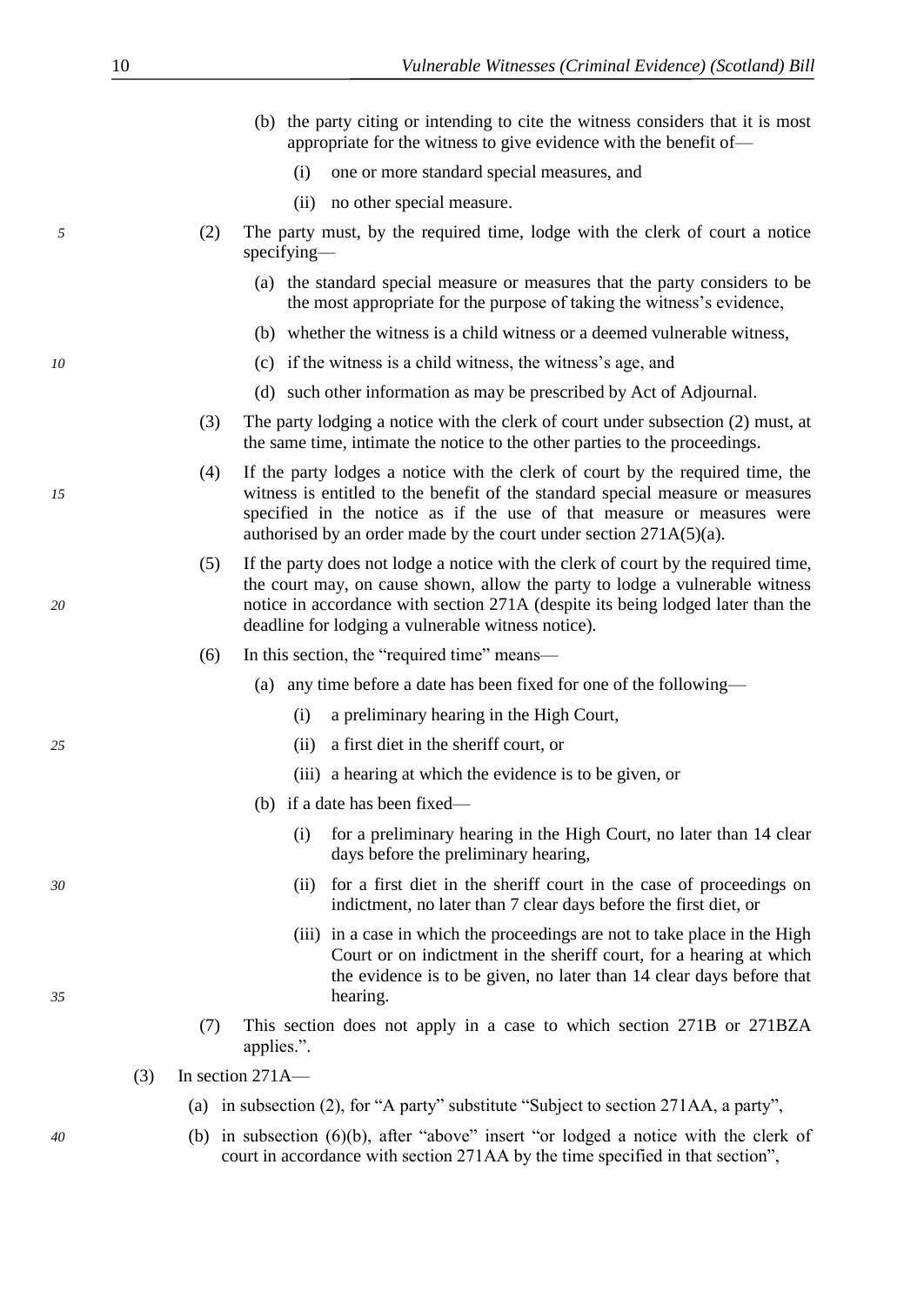- (c) in subsection  $(6)(c)$ , after "above" insert "or under section 271AA(5)",
- (d) in subsection (14), after "section" in the first place where it occurs insert "and section 271AA".
- (4) In section 271D, after subsection (4), insert—
- *5* "(4A) In a case in which a notice has been provided to the clerk of court in accordance with section 271AA(2), this section is to have effect as if the special measure or measures specified in the notice were authorised by an order under section 271A.".
- (5) In section  $271E(1)(a)$ , after "notice" in the first place where it occurs insert ", a notice *10* that is to be lodged with the clerk of court under section 271AA".

#### *Timeframes for vulnerable witness notices*

# **7 Timeframe for considering vulnerable witness notice**

- (1) The Criminal Procedure (Scotland) Act 1995 is amended as follows.
- (2) In section 271A(3A), for "measure, subsection (3)(a) does not apply" substitute *15* "measure—
	- (a) subsection (3)(a) does not apply, and
	- (b) subsection (5) has effect as if the words "not earlier than 7 days and" were omitted".

# **8 Vulnerable witness notice: lodging deadline**

- *20* (1) The Criminal Procedure (Scotland) Act 1995 is amended as follows.
	- (2) In section 271A(13A), for paragraphs (a) to (c) substitute—
		- "(a) any time before a date has been fixed for one of the following—
			- (i) a preliminary hearing in the High Court,
			- (ii) a first diet in the sheriff court, or
- *25* (iii) a hearing at which the evidence is to be given, or
	- (b) if a date has been fixed—
		- (i) for a preliminary hearing in the High Court, no later than 14 clear days before the preliminary hearing,
- (ii) for a first diet in the sheriff court in the case of proceedings on *30* indictment, no later than 7 clear days before the first diet, or
	- (iii) in a case in which the proceedings are not to take place in the High Court or on indictment in the sheriff court, for a hearing at which the evidence is to be given, no later than 14 clear days before that hearing.".

# *35 General*

**9 Consequential amendments**

- (1) The Criminal Procedure (Scotland) Act 1995 is amended as follows.
- (2) In section 271A(5), for "section 271B" substitute "sections 271B to 271BZB".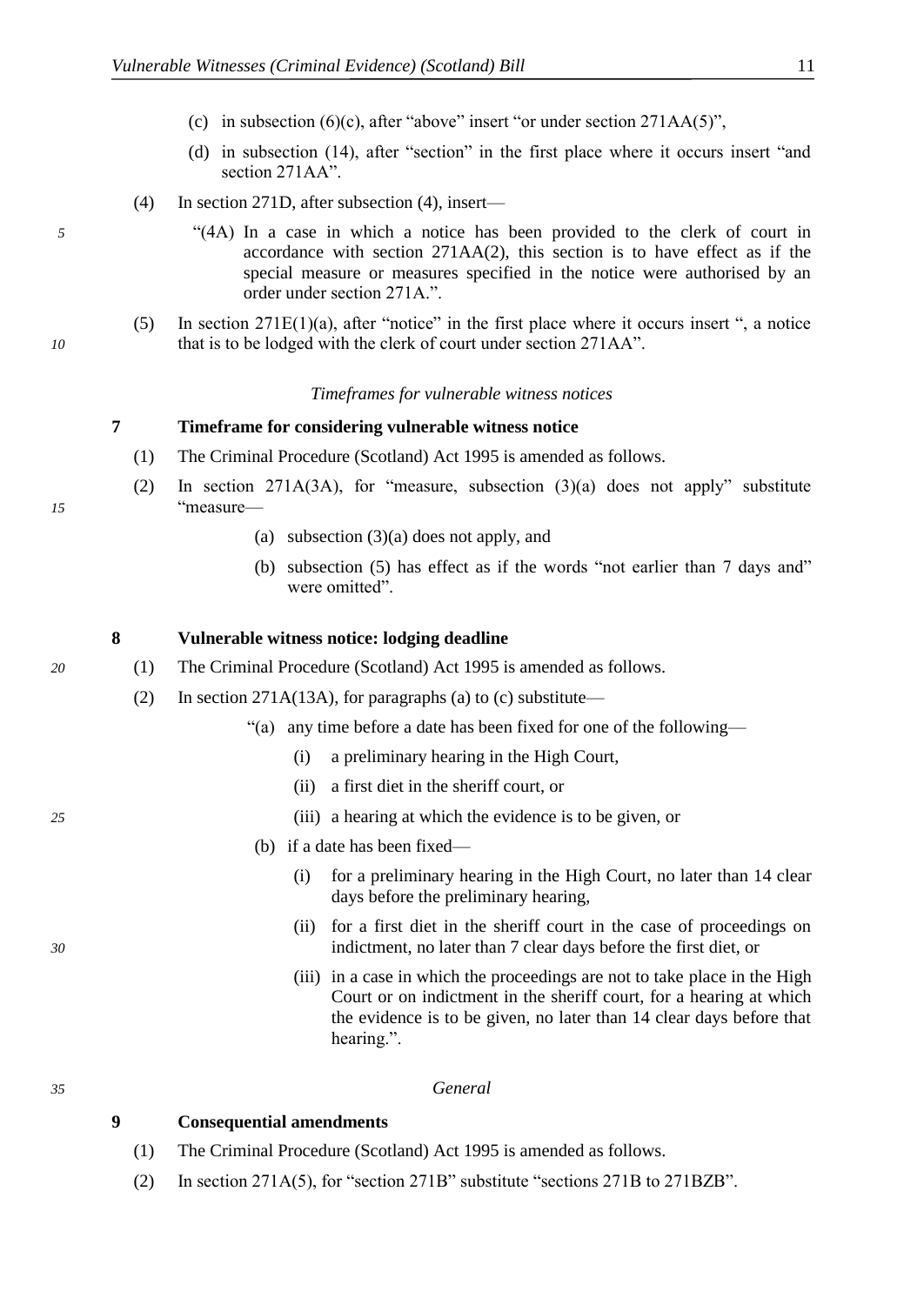<span id="page-13-0"></span>(3) In section 271D(7), for "section 271B" substitute "sections 271B to 271BZC".

# **10 Ancillary provision**

- (1) The Scottish Ministers may by regulations make any incidental, supplementary, consequential, transitional, transitory or saving provision they consider appropriate for *5* the purposes of, in connection with or for giving full effect to this Act or any provision made under it.
	- (2) Regulations under this section may modify any enactment (including this Act).
	- (3) Regulations under this section—
- (a) are subject to the affirmative procedure if they add to, replace or omit any part of *10* the text of this or any other Act,
	- (b) otherwise, are subject to the negative procedure.

# **11 Commencement**

- (1) This section and sections [10](#page-13-0) and [12](#page-13-0) come into force on the day after Royal Assent.
- (2) The other provisions of this Act come into force on such day as the Scottish Ministers *15* may by regulations appoint.
	- (3) Regulations under this section may—
		- (a) appoint different days for—
			- (i) different courts or descriptions of court,
			- (ii) witnesses of different types,
- *20* (iii) witnesses of different ages,
	- (iv) other different purposes,
	- (b) include transitional, transitory or saving provision.

# **12 Short title**

The short title of this Act is the Vulnerable Witnesses (Criminal Evidence) (Scotland) *25* Act 2018.